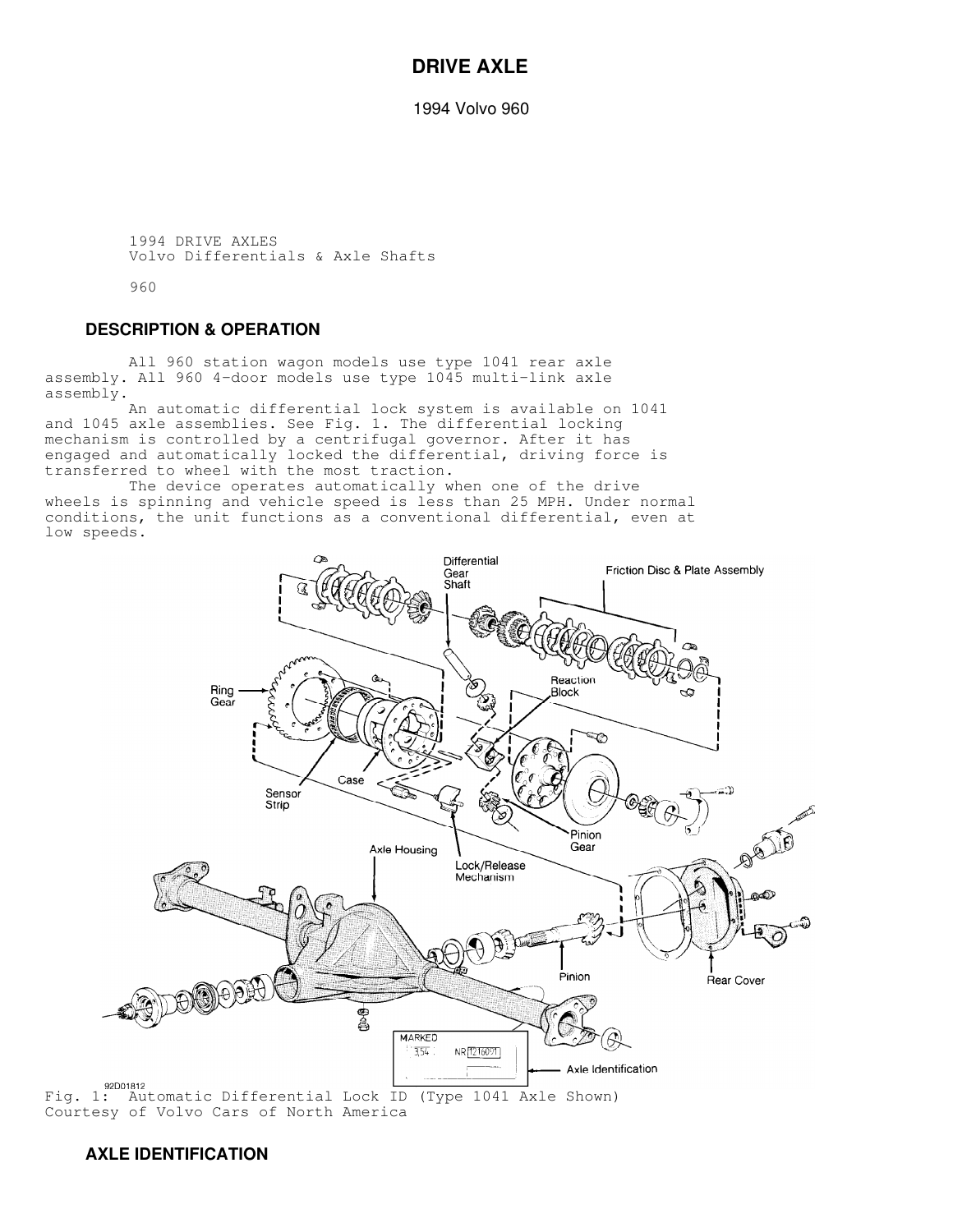#### AXLE IDENTIFICATION TABLE

| Application                                                                                                                                                                                                                                                            | Axle Type |  |
|------------------------------------------------------------------------------------------------------------------------------------------------------------------------------------------------------------------------------------------------------------------------|-----------|--|
|                                                                                                                                                                                                                                                                        |           |  |
| $(1)$ - Information on 1041 conventional axle and 1045 multi-link axle<br>is not available from manufacturer. However, differential<br>information on these axles equipped with automatic differential<br>lock is available. See DIFFERENTIAL ASSEMBLY under OVERHAUL. |           |  |

#### AXLE RATIO

 Several different ratios are used. Plate attached to left or right rear side of final drive housing gives axle ratio, part number, and serial number. Divide number of ring gear teeth by number of drive pinion gear teeth to determine axle ratio.

#### **LUBRICATION**

#### CAPACITY & FLUID TYPE

DIFFERENTIAL CAPACITY & FLUID TYPE TABLE (1)

| Application                          | Ouantity |
|--------------------------------------|----------|
|                                      |          |
| (1) - Fluid type SAE 80-90W/API GL-5 |          |

#### **TROUBLE SHOOTING**

 Refer to TROUBLE SHOOTING - BASIC PROCEDURES article in the GENERAL TROUBLE SHOOTING section.

#### **REMOVAL & INSTALLATION**

NOTE: Removal and installation information for 1041 and 1045 axle is not available from manufacturer. However, differential information on these axles (equipped with automatic differential lock) is available. See DIFFERENTIAL ASSEMBLY under OVERHAUL.

#### AXLE SHAFT & BEARING

NOTE: Although axle shaft bearing end play is not adjustable, it should be checked prior to disassembly.

Removal

 1) Remove rear wheels and collision guards (if equipped). Disconnect brake line and bracket from axle housing. Remove caliper and support. Wire caliper out of way, being careful not to damage brake line. Ensure parking brake is fully released.

 2) Remove brake rotor set screws. Take off rotors, tapping with soft mallet (if necessary). Remove parking brake shoes, unhooking retaining springs. Disconnect parking brake cables by driving out lock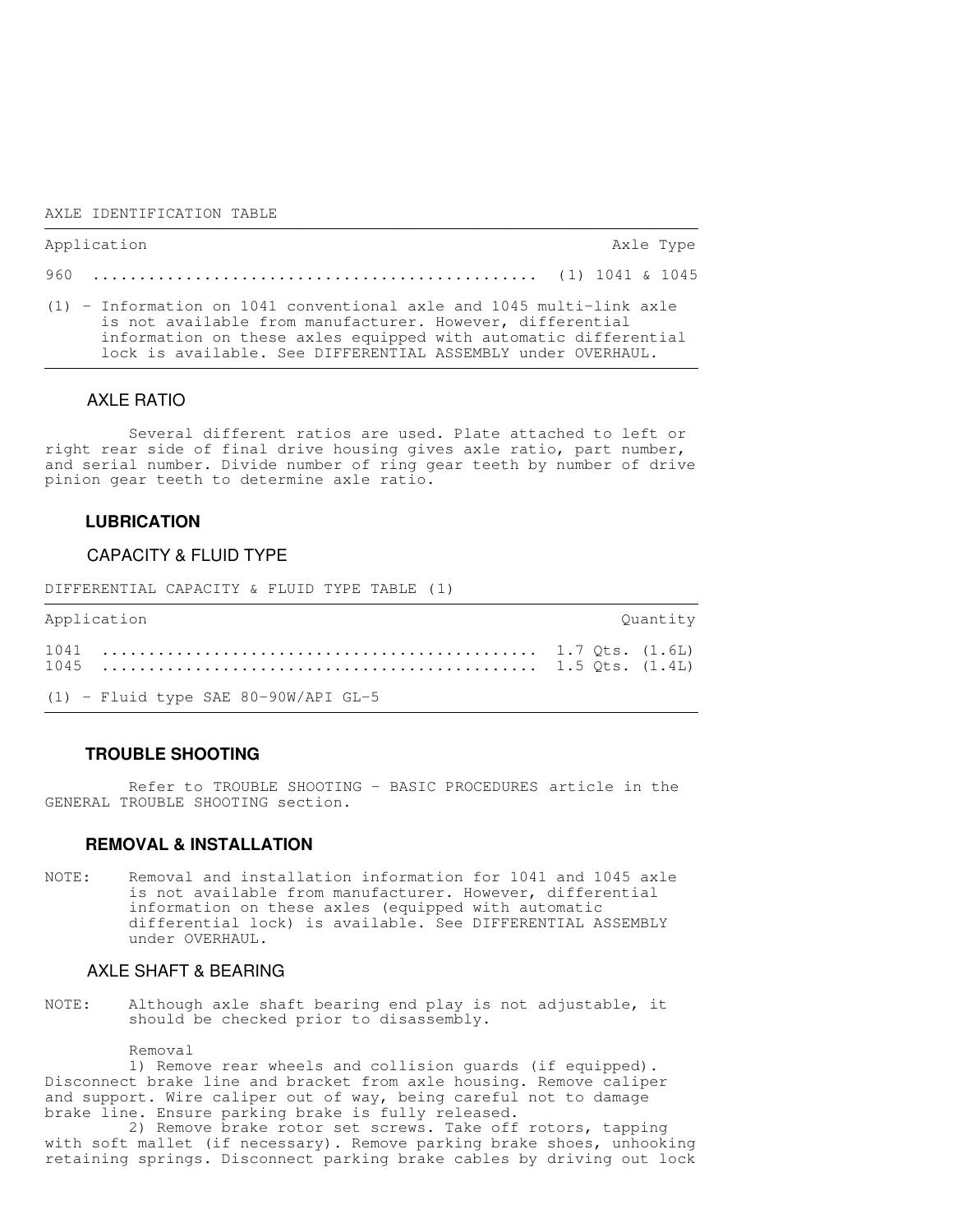pin at lever.

 3) Remove bolts for bearing retainer through holes in axle flange. Remove axle shaft using puller. Pry inner seal from housing. Press bearing and snap ring off axle shaft. Remove oil seal.

#### Installation

 1) Pack NEW bearing and NEW seal lip groove with high temperature wheel bearing grease. Place bearing retainer and oil seal on axle shaft. Press NEW bearing and NEW snap ring onto axle shaft. Narrow side of taper fits into axle housing.

 2) Clean axle housing and drive in NEW inner seal. Install axle shaft and tighten bearing retainer bolts. Install parking brake shoes and reconnect cables. Install rotors.

 3) Check parking brake adjustment. Install brake calipers, pads, and collision guards (if equipped). Reconnect brake line and bracket to axle housing. Install wheels.

#### PINION FLANGE & OIL SEAL

Removal

 Disconnect drive shaft at pinion flange. Remove pinion flange nut. Remove flange using puller. Remove old oil seal and dust shield.

Installation

 Drive new seal into housing after packing seal spring and lips with grease. Unless packed, seal spring could jump out of position. Press flange onto drive pinion. Install flange washer and nut and tighten to specification. See TORQUE SPECIFICATIONS. Reconnect drive shaft to drive pinion flange.

### AXLE ASSEMBLY

NOTE: On models equipped with Limited Slip Differential (LSD), rotational friction of LSD must be checked with axle assembly in vehicle.

Checking Procedure

 1) Raise one rear wheel and block opposite side. Place transmission in Neutral. Release parking brake. Remove raised wheel. Attach torque wrench to axle flange.

 2) Rotate axle flange and measure friction torque of LSD using torque wrench. If rotational friction is less than minimum specification, friction discs and plates in LSD must be replaced. See AXLE & DIFFERENTIAL ASSEMBLY SPECIFICATIONS table.

Removal

 1) Raise vehicle and remove wheels. Remove intermediate exhaust pipe. Loosen trailing arm retaining bolts so arms can pivot at front ends. Remove stabilizer bar and track (panhard) rod. Remove collision guards (if equipped).

 2) Disconnect ventilation hose from axle housing. Disconnect brake line brackets from axle housing. Remove calipers and wire out of way. Be careful not to damage brake lines. Release parking brake. Remove rotors. Remove parking brake shoes and disconnect cables from levers.

 3) Disconnect drive shaft from pinion flange. Disconnect parking brake cables from axle housing. Only remove plastic tube if axle housing is being replaced. Disconnect reaction rods at axle housing. Support axle assembly with transmission jack.

 4) Compress springs and disconnect shock absorbers at upper mounts. Remove spring compressors. Remove bolts holding axle housing to trailing arms. Lower and remove axle assembly.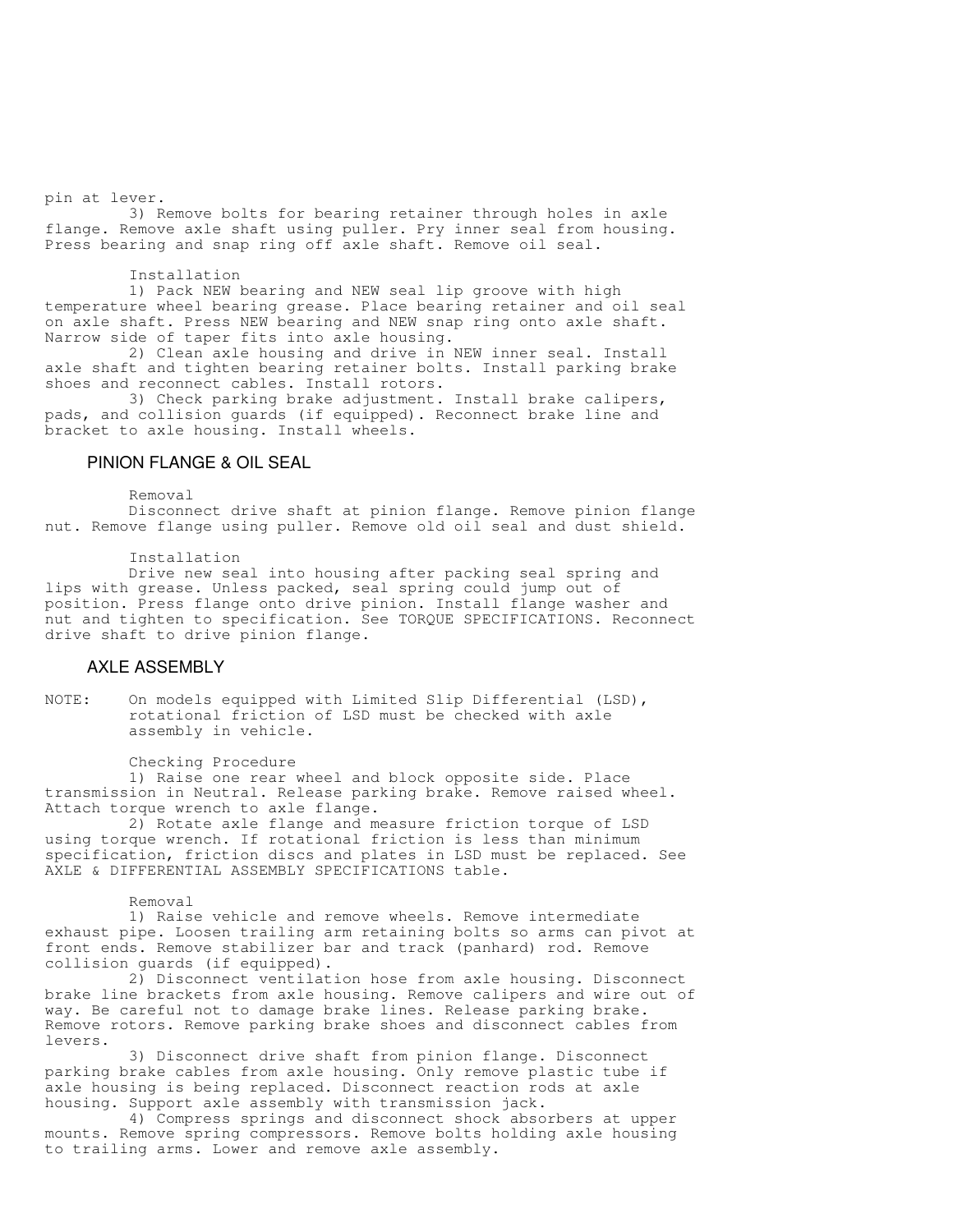Installation

 1) Move axle assembly under vehicle on transmission jack and raise into position. Connect trailing arms with stabilizer bar brackets to axle housing, leaving bolts finger tight. Compress springs and connect shock absorbers to upper mounts. Release springs.

 2) Remove transmission jack. Connect reaction rods to axle housing, leaving bolts finger tight. Attach parking brake cables to axle housing. Attach drive shaft to pinion flange. Connect parking brake cables to levers and install parking brake shoes.

 3) Install rotors and check parking brake adjustment. Install calipers and attach brake line brackets to axle housing. Attach ventilation hose to axle housing. Install collision guards (if equipped). Connect track (Panhard) rod and stabilizer bar to axle housing and trailing arms, leaving bolts finger tight.

 4) Install wheels and tighten lug nuts. Lower and rock vehicle to settle suspension. With full weight of vehicle on suspension, tighten bolts on trailing arms, reaction rods, track (Panhard) rod, and stabilizer bar to specifications. See TORQUE SPECIFICATIONS.

#### **OVERHAUL**

#### DIFFERENTIAL ASSEMBLY

NOTE: Differential assembly overhaul information applies to 1041 and 1045 differentials with differential lock. Information for 1041 and 1045 conventional differentials is not available from manufacturer.

Disassembly (1041 & 1045)

 1) On 1041 type axle, support axle in Fixture (2522) and Floor Stand (2520). Remove rear cover. Using a dial indicator, check ring gear backlash and record reading. See Fig. 2. Remove drive shaft pressure plates and drive shafts. Use Differential Housing Spreader (2394 and 2601) to expand rear end so differential assembly can be removed. DO NOT tighten expander screw more than 2 1/2 turns. Note position of differential bearing races for reassembly reference.



92F01813<br>Fig. 2: Checking Ring Gear Backlash

 2) On 1045 type axle, remove counterweight and side moldings for final drive lower bushings. Place final drive unit in Fixture (5370) and Floor Stand (2520). Remove rear cover. Use a large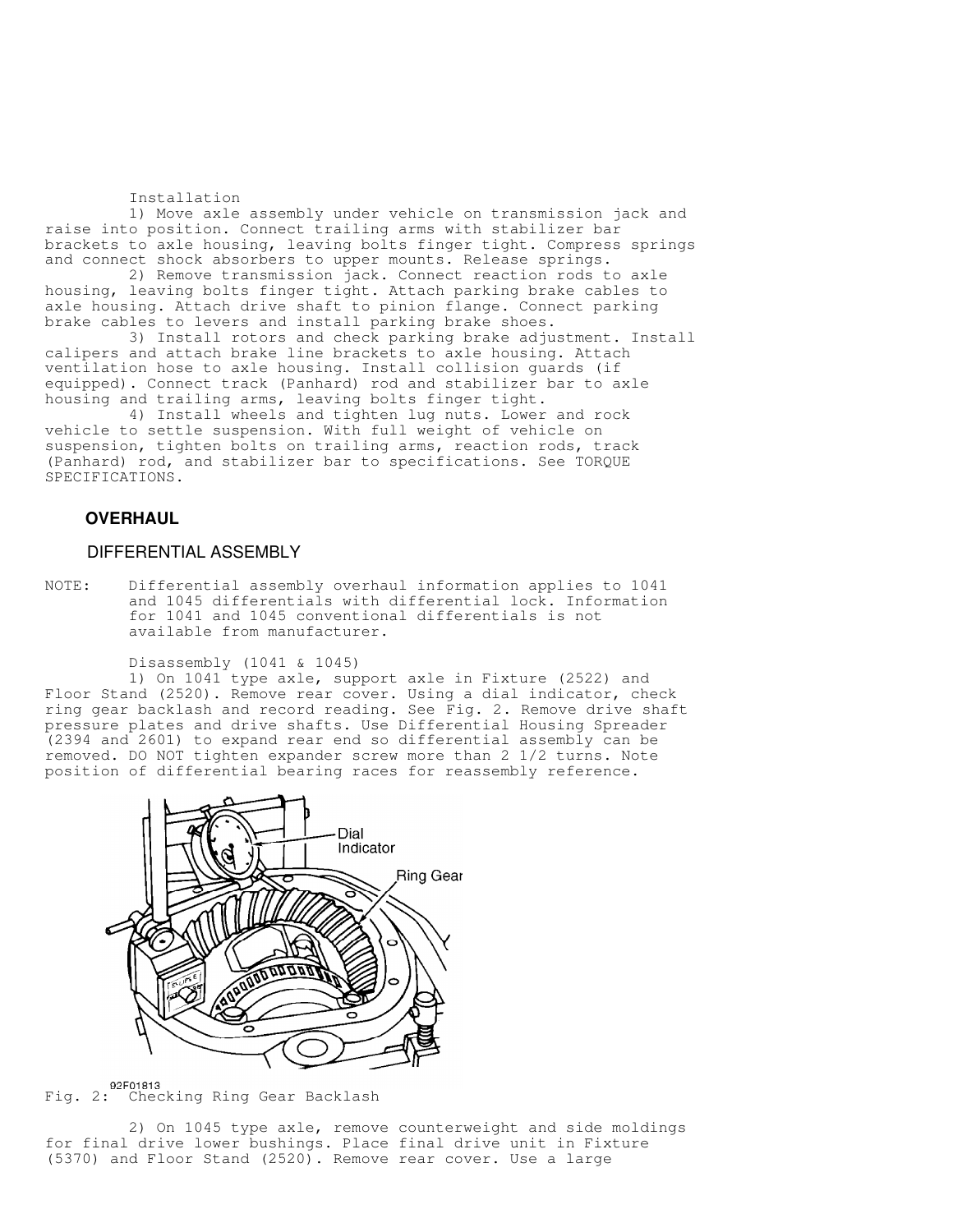screwdriver and pry off drive shafts. Using a dial indicator, check backlash and record reading. To remove differential from final drive, remove locking washers on adjusting nuts. Using Wrench (5371), remove adjusting nuts. Note position of bearing races and adjusting nuts for reassembly reference.

 3) On all axles, use Puller (2483) and remove differential bearings and locking plate. See Fig. 3. Note position of bearings for reassembly reference. On 1041 type axle, note which side spacers were installed for reassembly reference. On all axles, install differential in a vise, using Holder (5425). Remove ring gear from differential.

NOTE: If either side of differential housing is damaged, replace differential lock.



(2483)

 4) Loosen 3 flange screws on differential housing. See Fig. 4. Gently tap screw heads to separate differential housing from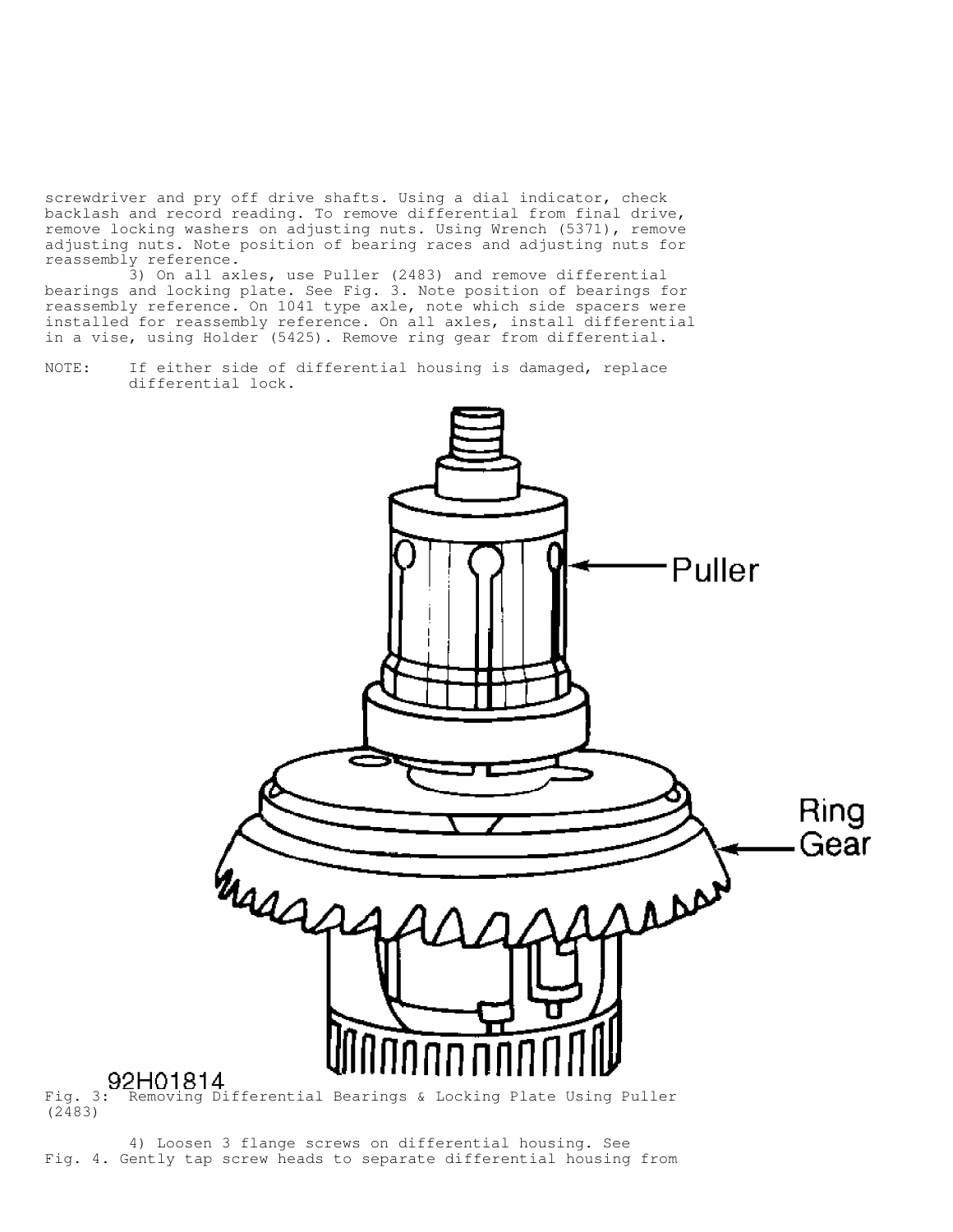end plate. Turn housing over and remove 3 screws. Lift off housing end plate. Leave shim for side gear in housing end plate.



guide lugs and shim (if not already removed with housing end plate). Lift out lock/release mechanism. See Fig. 5.



Lock/Release Mechanism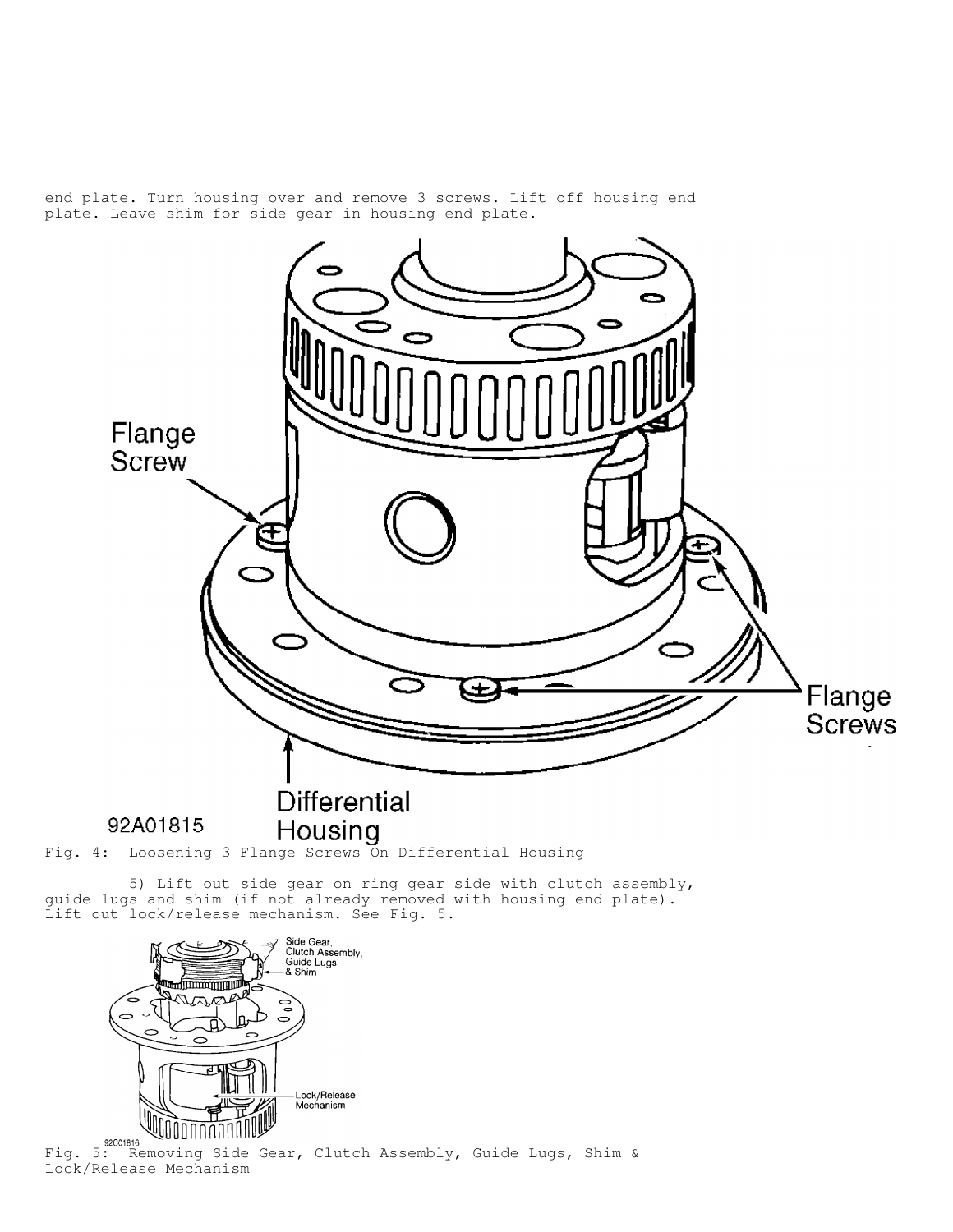6) Place differential housing on Support Plate (2861) so one opening is opposite locking pin hole. Use a punch and remove differential gear shaft locking pin. See Fig. 6. Knock differential gear shaft out from opposite side to locking pin hole. Remove reaction block, differential pinion gears and thrust washers.



# Fig. 6: Removing Differential Gear Shaft Locking Pin

NOTE: Mark differential pinion gears for reassembly reference.

 7) Remove circlip on crown wheel side on clutch assembly. Remove clutch assembly and guide lugs. Remove cam wheel from side gear.

 Cleaning & Inspection 1) Drive pinion and ring gear must be replaced as a set. If differential side or pinion gears show any damage, gears must be replaced as a complete set.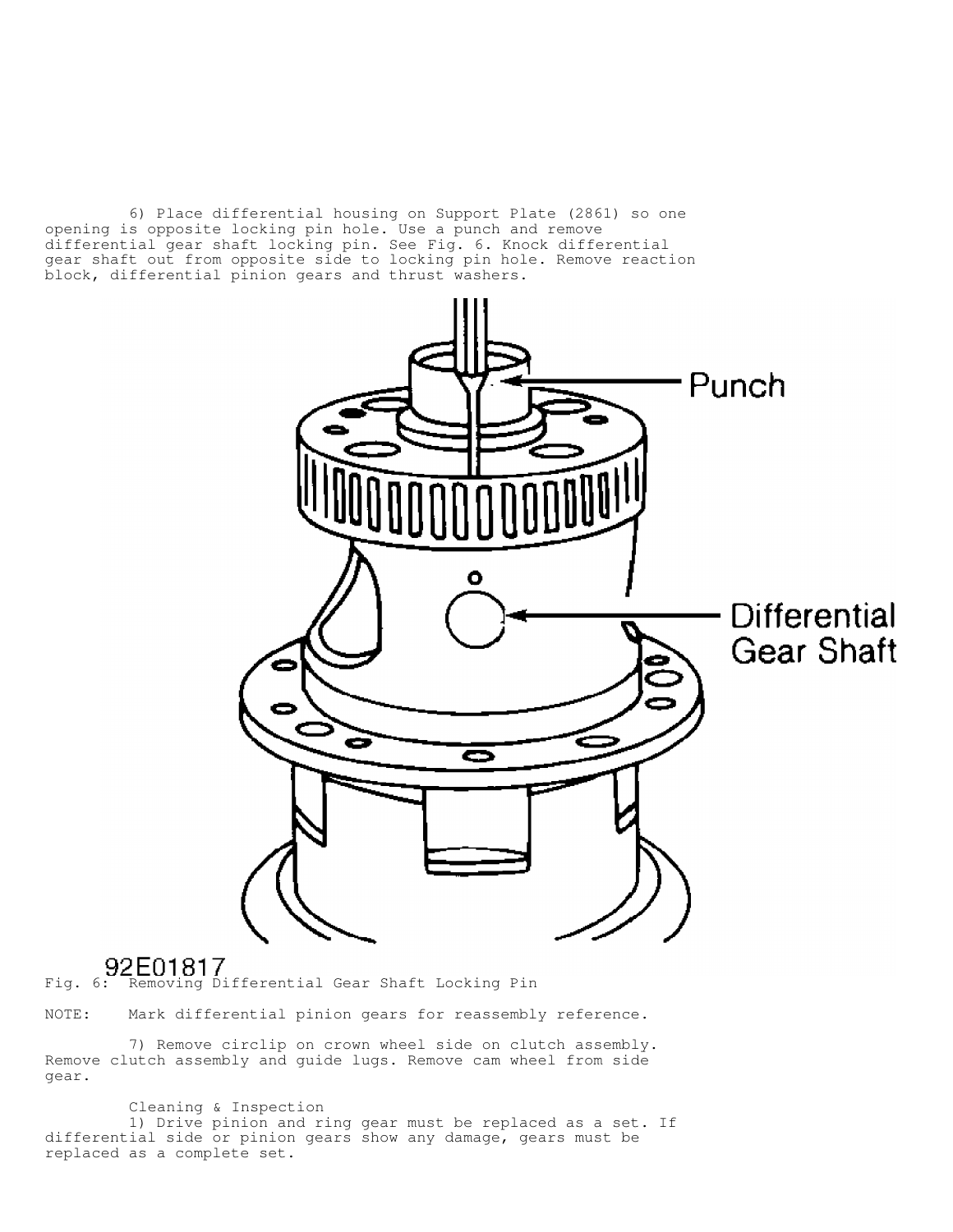2) On models with LSD and differential lock, all friction discs should be replaced if any discs show excessive wear or heat damage.

Reassembly & Adjustments (1041 & 1045)

 1) Install right side clutch assembly and side gear in differential housing. Using grease, position guide lugs on clutch assembly. Replace shim of same thickness as one removed.

 2) Install differential pinion gears and thrust washers in original locations. Install reaction block. Using a brass drift, tap in differential gear shaft until aligned.

CAUTION: Differential gear shaft ends have different diameters.

 3) Center reaction block between pinion gears. Install a large clamp in a vise. Clamp differential housing between reaction block and differential, using Drift (5912) between clamp and reaction block.

 4) Place a magnetic stand with dial indicator on face of differential housing. Measure backlash of both pinion gears by placing tip in center of each gear. See Fig. 7. Press pinion gear against thrust washer during measurement. Correct backlash should be .0009-. 005" (.025-.13 mm). If not to specification, shims are available in . 25 mm, .38 mm and .64 mm sizes. After adjustment, recheck backlash.



 5) Tap out differential gear shaft (from correct end). Remove reaction block, pinion gears and thrust washers, right gear assembly with clutch, and shim. Mark all parts for reassembly reference.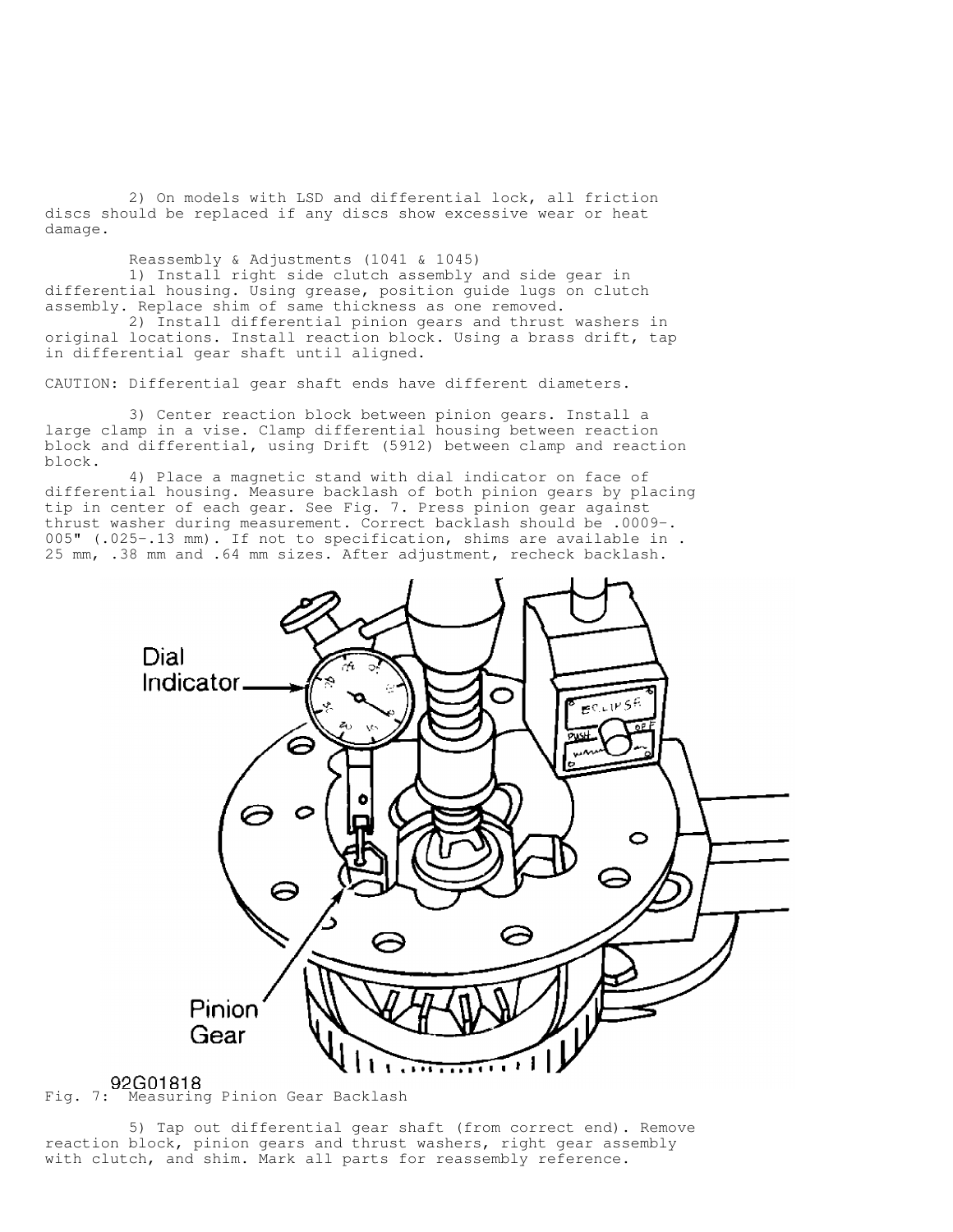6) Install pinion gears on correct side. Install thrust washers and reaction block. Using a brass drift, tap in differential gear shaft until aligned.

CAUTION: Differential gear shaft ends have different diameters.

 7) Using NEW shim with same thickness as old one, position left (ring gear) side gear against pinion gears in differential housing. Use grease to hold in place. Install differential housing end plate and 3 flange bolts. Tighten 3 bolts to 72-88 INCH lbs. (8-10 N. m).

 8) Reinstall differential housing in a clamp, using Drift (5912) against reaction block. Place Drift (5065) between Drift (5912) and clamp. Center reaction block and tighten clamp.

 9) Attach Retainer (5971) in a ring gear bolt hole. Position magnetic stand on retainer. Measure pinion gear backlash. See Fig. 8. Correct backlash should be .009-.016" (.25-.43 mm). If adjustment is necessary, shims are available in .56 mm, .81 mm, 1.01 mm, and 1.20 mm thicknesses. Recheck backlash after adjustment is complete.



 10) Remove magnetic stand, retainer, 3 end plate bolts, end plate, side gear on ring gear side, shim, differential gear shaft, pinion gears, thrust washers and reaction block.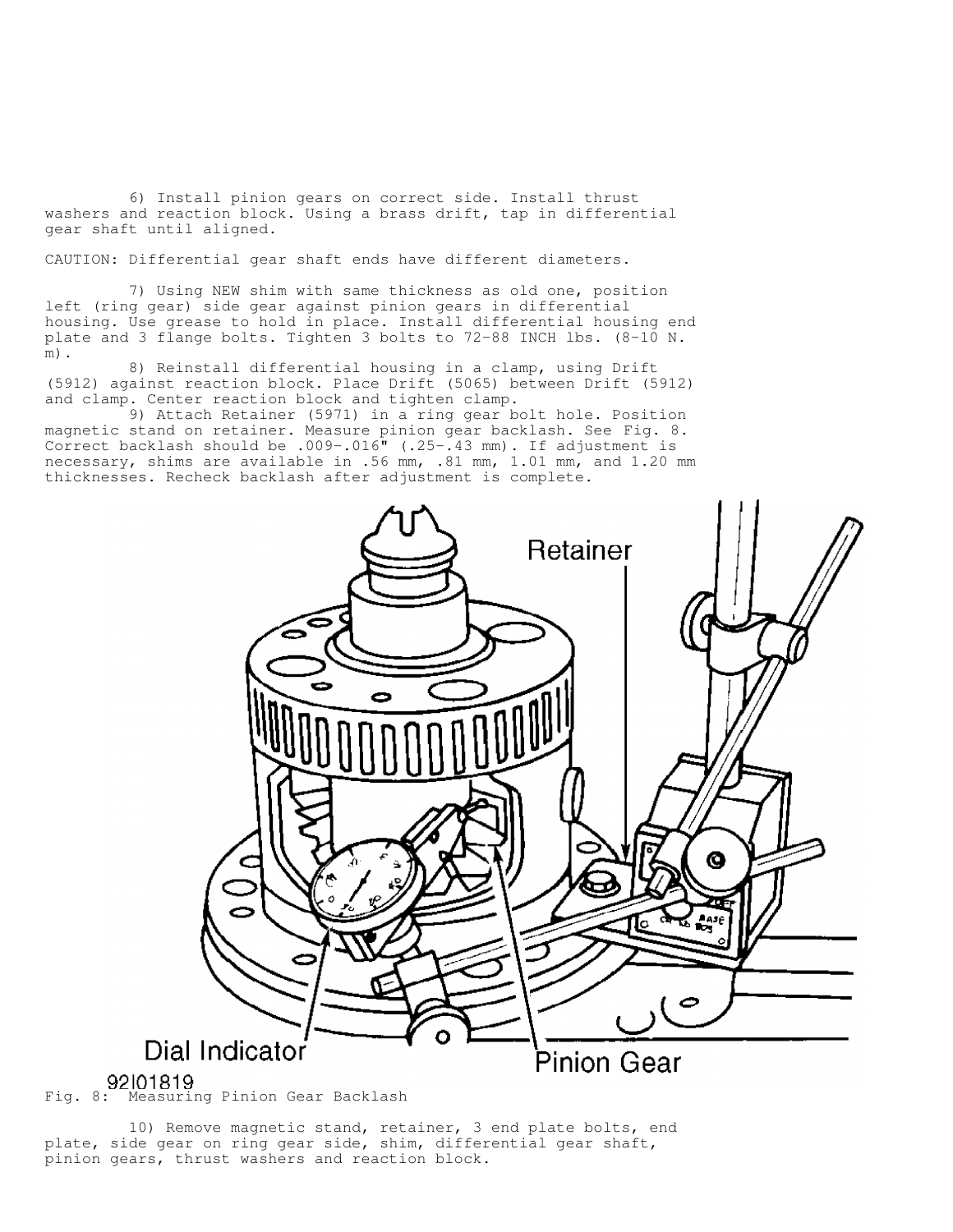11) Install right (differential housing) side gear and clutch assembly using correct shim in differential housing. Install left (ring gear) side gear with correct shim in differential housing end plate. Bolt gear and housing assemblies together with 2 M12 bolts, 2 large washers (modified to an oval shape), and nuts. See Fig. 9.



92F01950<br>Fig. 9: Measuring Distance Between Axial Surfaces

 12) Assemble 2 halves of differential housing and tighten 3 screws to 72-88 INCH lbs. (8-10 N.m). Measure and record distance between side gear axial surfaces. See Fig. 9.

 13) Using a micrometer, measure and note reaction block width. Backlash between side gear and reaction block should be .004-. 009" (.10-.24 mm). If backlash is not to specification, reaction blocks are available in widths from 32 mm to 32.7 mm, in increments of .1 mm.

 14) After measurement, remove end plate from differential housing. Remove retaining bolts, washers and nuts from side gear. Ensure side gear with clutch assembly, guide lugs and shim are still correctly installed in differential housing.

 15) Install pinion gears, thrust washers, reaction block (flat side toward differential large opening) and differential gear shaft. Align shaft locking pin hole with differential housing hole by placing a 4.5 mm drill bit in differential shaft locking pin hole. Carefully tap in shaft after removing drill bit. Ensure holes are exactly opposite each other.

 16) Install NEW lock pin from differential housing face. Tap in pin until it is .020" (.5 mm) below differential housing face.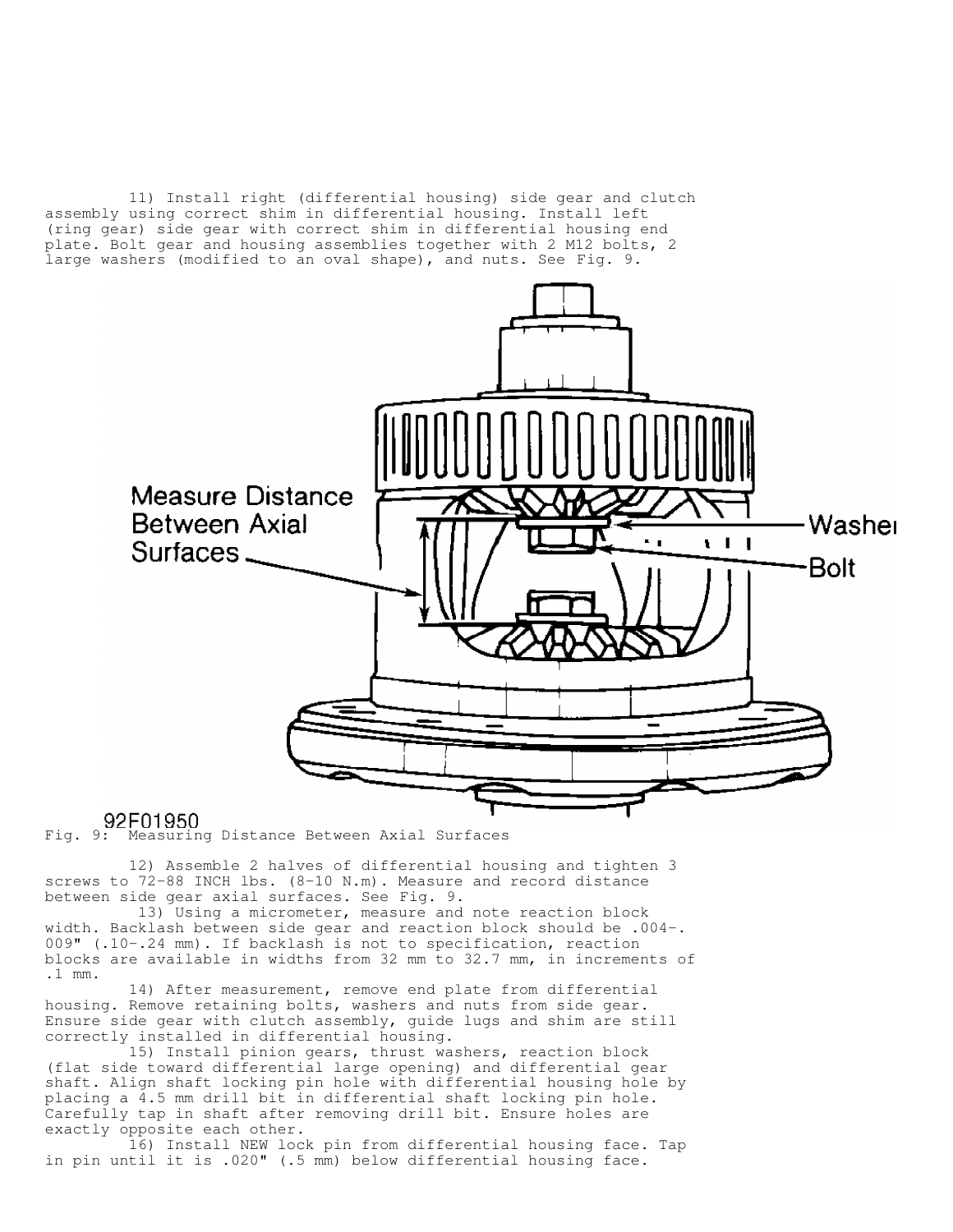Install latching pawl, centrifugal governor and weights. See Fig. 10. Ensure latching pawl spring is on correct side of centrifugal governor shaft.



Fig. 10: Installing Latching Pawl, Centrifugal Governor & Weights

 17) Install toothed cam wheel and clutch assembly on left (ring gear) side gear. Position guide lugs with grease. Place left (ring gear) side gear with clutch assembly and guide lugs into differential housing. Position shim with grease on end of side gear.

 18) Ensure contact faces of differential housing and end plate are thoroughly free of grease. Assemble differential housing end plate. Tighten 3 screws to 72-88 INCH lbs. (8-10 N.m).

 19) Using cutting pliers, cut off sensor strip. See Fig. 11. Lubricate new strip and surface of differential housing. Carefully tap on strip until it sits level on housing. Place differential housing with new strip on Support Plate (2861) and press sensor strip onto housing until it touches support plate surface.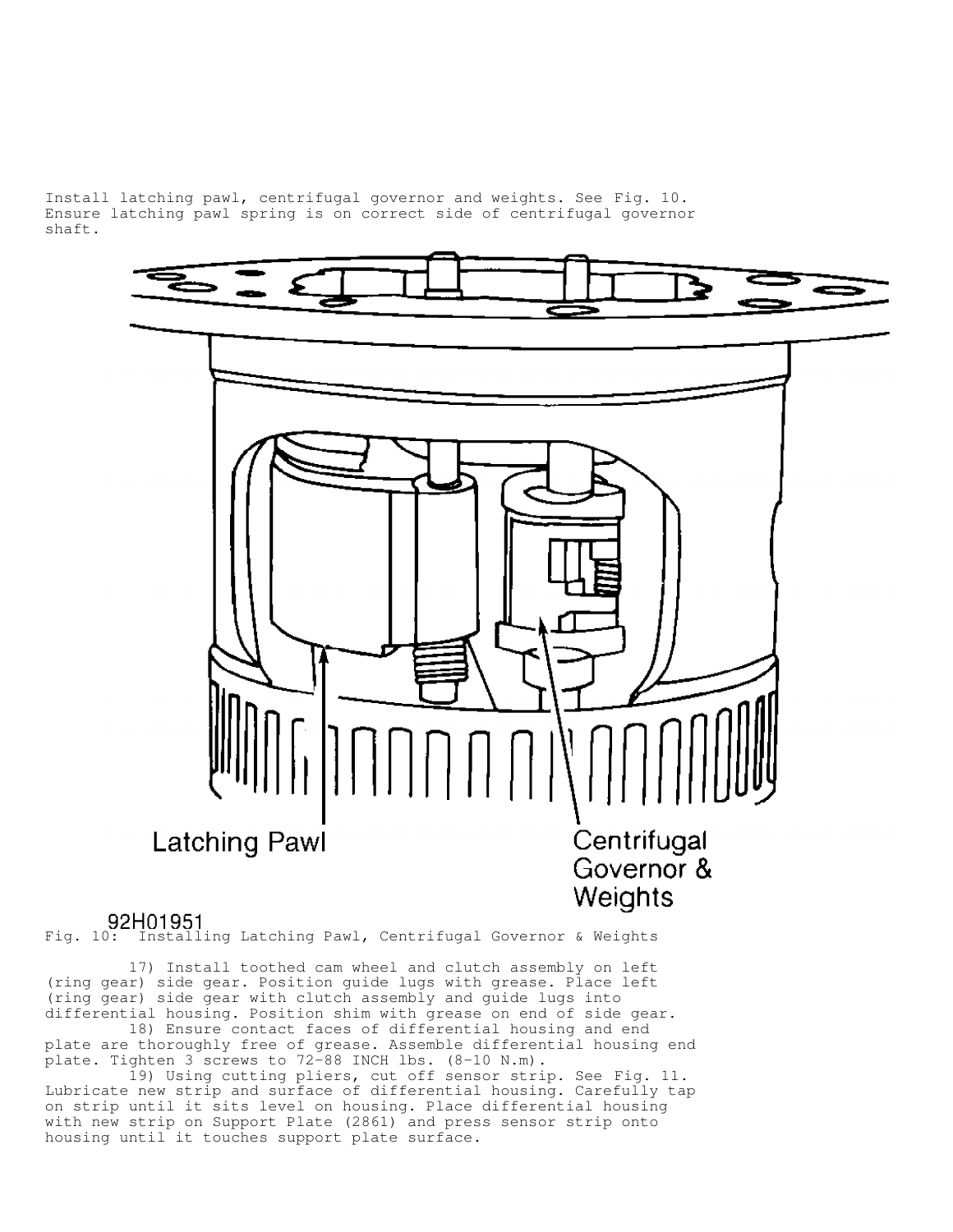

#### CAUTION: Ensure contact faces of differential housing and end plate are thoroughly free of grease.



92J01952<br>Fig. 11: Removing Sensor Strip

 20) Using NEW bolts, install ring gear. Starting with 2 bolts in smaller holes in differential housing, tighten bolts diagonally to 26 ft. lbs. (35 N.m), then angle tighten an additional 60 degrees. 21) On 1041, if differential lock is replaced, new bearings

installed or backlash is greater than specification, go to INSTALLATION & ADJUSTMENT (1041). If differential lock is not replaced, new bearings not installed or backlash is within specification, go to next step.

 22) On all axles, use Drift (4112) at both ends as supports and install locking plate and differential bearings. See Fig. 12. See appropriate INSTALLATION & ADJUSTMENT procedure.

**Sensor Strip**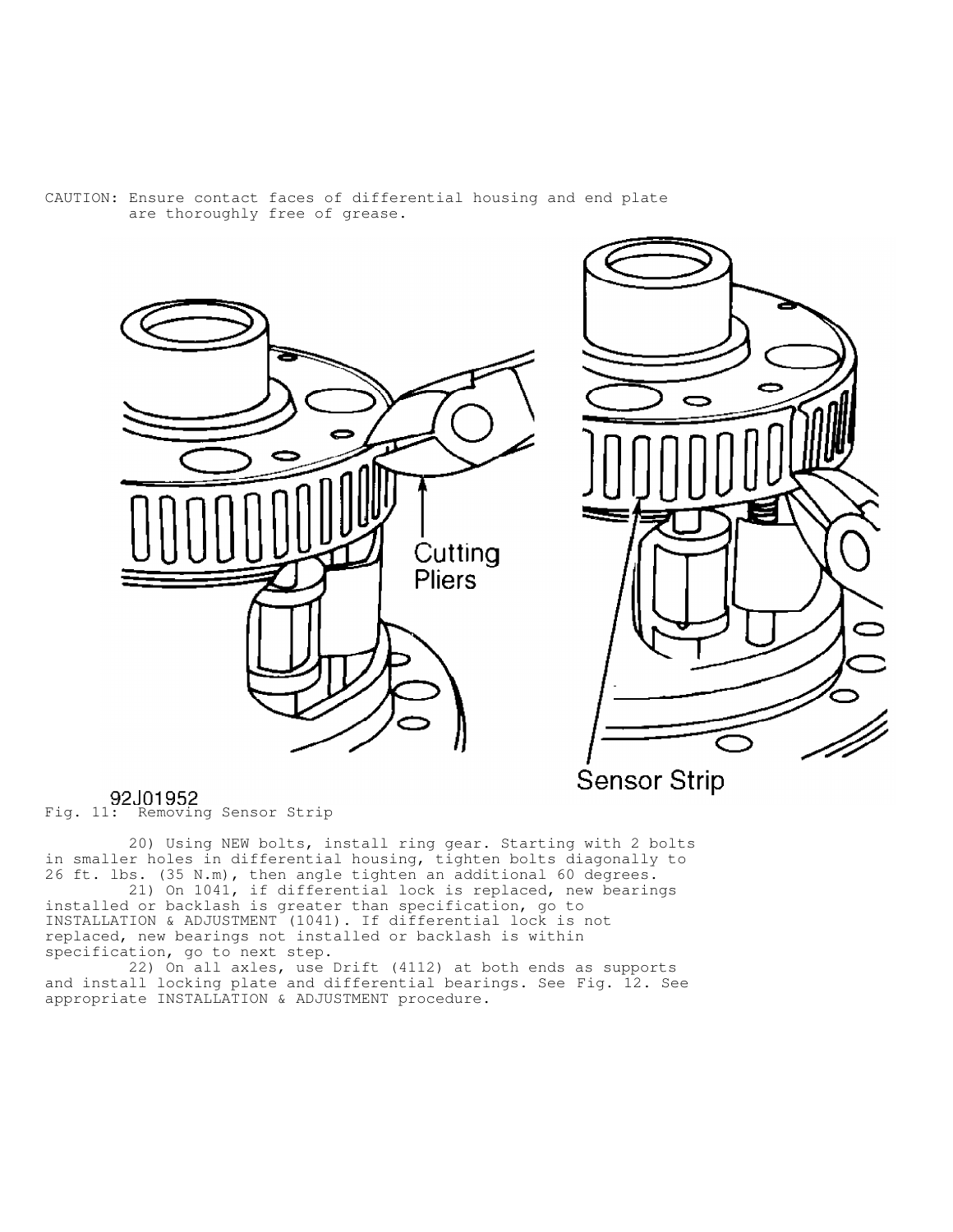

Fig. 12: Installing Locking Plate & Differential Bearings

Installation & Adjustment (1041)

 1) Lubricate Adjusting Rings (2595) and contact faces. Place rings on bearings seats, with Black ring on ring gear side. Install differential housing in rear axle housing. Expand adjusting rings until differential housing is firmly positioned without any preload. See Fig. 13. There should be no play between rings, differential housing and rear axle housing.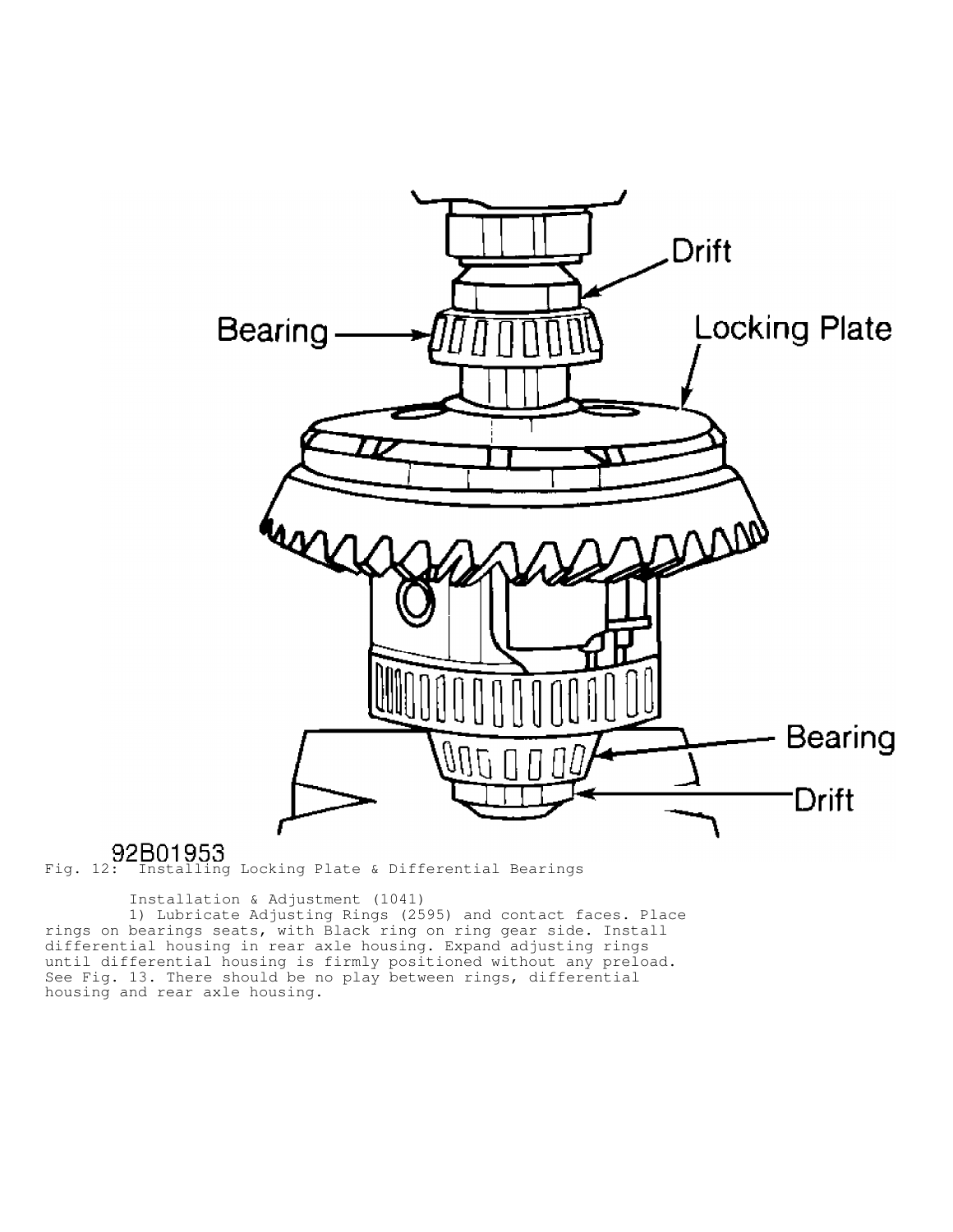

Fig. 13: Expanding Adjusting Rings

 2) Position a dial indicator on rear axle housing. See Fig. 14. Rest measuring tip on one ring gear tooth approximately .12" (3 mm) from large end of tooth. Hold pinion and move ring gear back and forth. Acceptable backlash is .004-.006" (.10-.15 mm), but should be set as near as possible to .005" (.13 mm). Maximum variation between 3 measuring points should be no more than 0-.001" (0-.03 mm).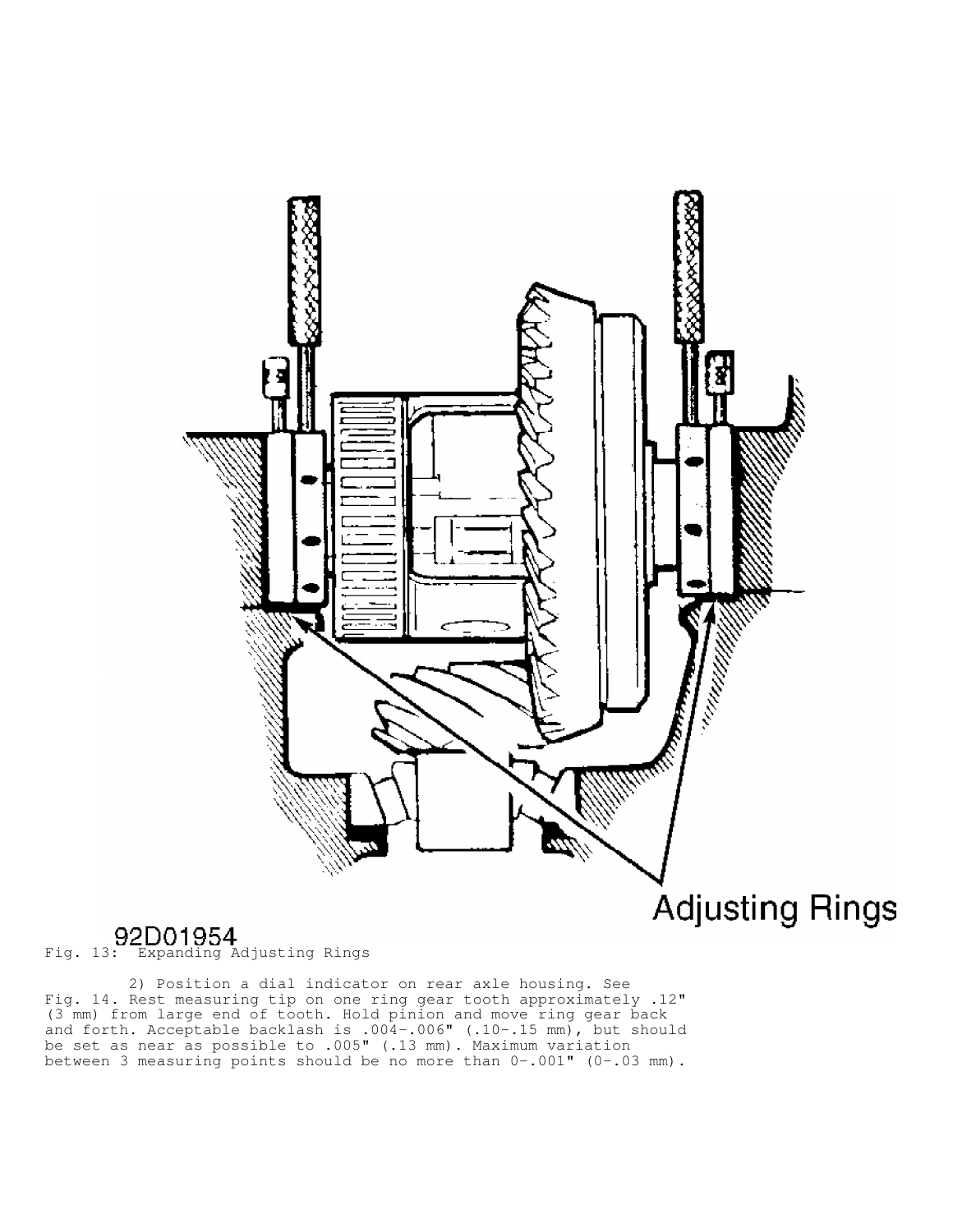

## 92G01955<br>Fig. 14: Measuring Ring Gear Backlash

 3) To adjust backlash, turn both adjusting rings in same direction. After correct backlash is obtained, lock adjusting rings in position and lift out differential housing assembly and adjusting rings.

CAUTION: Note on which side differential housing shims and bearings are to be installed, or backlash will be incorrect.

 4) On ring gear side, place bearing with outer side up in Measuring Fixture (2600) and install plate, spring and nut (flat side down). Turn plate and bearing assembly back and forth so rollers position correctly.

 5) Position adjusting ring on measuring fixture. Install Retainer (2284) and dial indicator. Place tip of indicator against ring and set to zero. Move tip to bearing and note reading. See Fig. 15.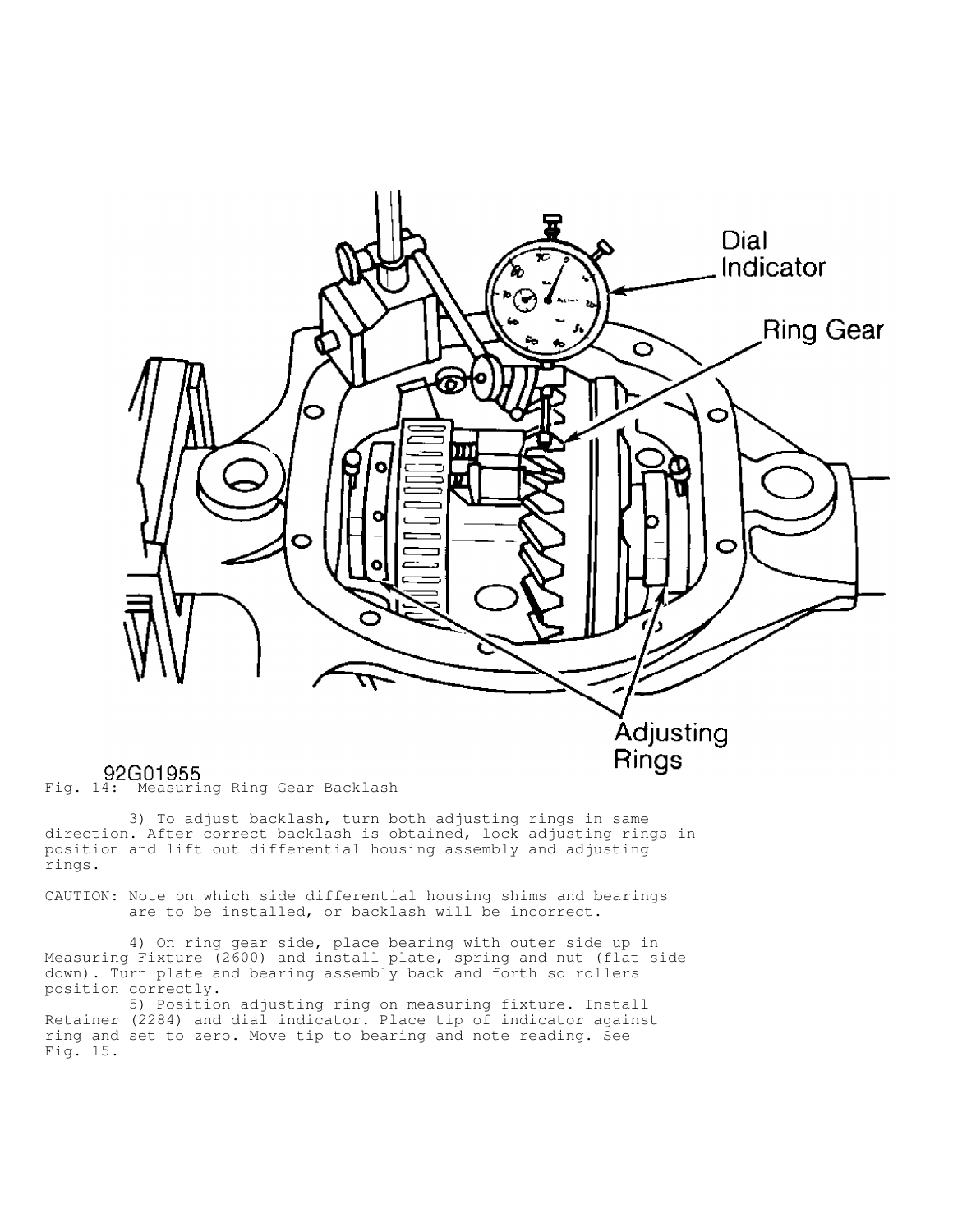

92101956<br>Fig. 15: Determining Shim Thickness

 6) Using a micrometer, locate a shim that measures the same as reading just taken, plus an additional .003" (.07 mm). This is done to retain preload on differential housing bearing. Put shim aside with bearing just measured. Repeat procedure for other side.

 7) Using a press, install differential housing bearing. Use Drift (4112) to support bottom bearing during pressing procedure. While pressing, ensure lock plate is not jammed between bearing and carrier.

 8) Install Differential Housing Spreader (2394 and 2601) on rear axle housing. Expand tool until play is removed, then tighten an additional 2 1/2 turns. Place differential housing and bearing in rear axle housing. Remove expander and retainer.

 9) Install bearing caps in original locations. Tighten bolts to 26 ft. lbs. (35 N.m), then angle tighten an additional 60 degrees.

 10) Recheck ring gear backlash. Backlash should be .004-.006" (.10-.15 mm). Measure backlash at 3 points, .12" (3 mm) from outer edge of ring gear.

 11) Check differential rotational torque by installing one drive shaft, Drift (2725) and a flat washer on one wheel nut, and a wheel nut with cone facing outward. Use a wrench with an extension to prevent drive pinion from turning. Turn drive shaft with a torque wrench. Rotational torque must not exceed 26 ft. lbs. (35 N.m). If not to specification, check differential bearing preload.

 12) Install remaining drive shaft. Tighten drive shaft pressure plates to 30-42 ft. lbs. (40-56 N.m). Using NEW gasket, replace rear cover. Tighten rear cover bolts to 18 ft. lbs. (24 N.m).

> Installation & Adjustment (1045) 1) Install complete differential in rear axle housing.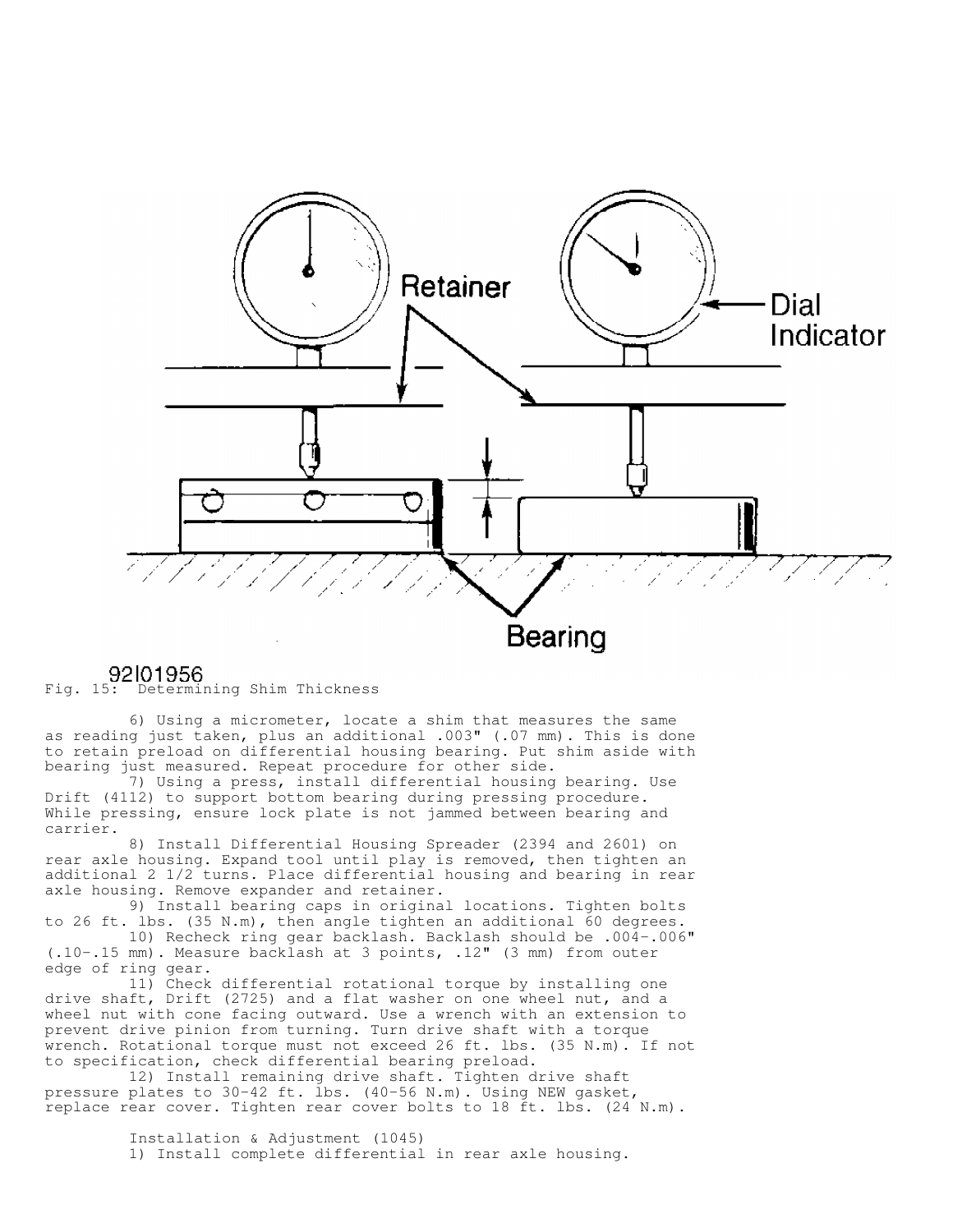Install oiled adjusting nuts with NEW lubricated "O" rings and seals. Install Washer (5871) with one adjuster nut. Install magnetic stand with dial indicator. Place measuring tip of dial indicator on opposite side of housing. See Fig. 16.



**92A01957**<br>Fig. 16: Placing Measuring Tip Of Dial Indicator On Opposite Side Of Housing

 2) Using Wrench (5371), tighten adjuster nuts on both sides. See Fig. 17. Turn adjuster nuts until a slight backlash can be felt on ring gear and dial indicator just begins to give a reading. Rotate differential housing several times to center roller bearings.



Eig. 17: Tightening Adjuster Nuts

 3) Position a dial indicator on differential case. Place measuring tip on one ring gear tooth, about .12" (3 mm) from larger end of tooth. Hold pinion steady and move ring gear back and forth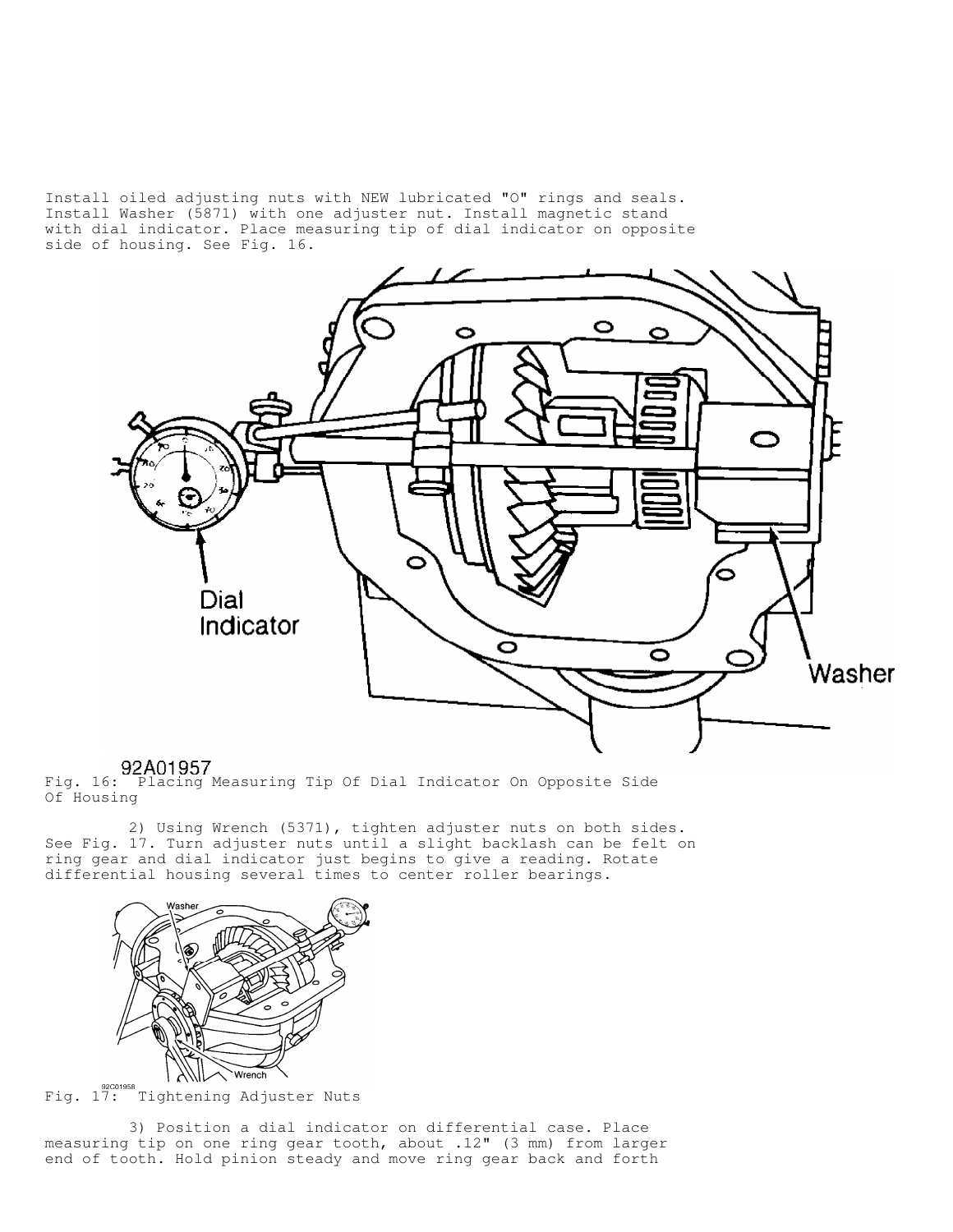against measuring tip. Acceptable backlash is .004-.006" (.10-.15 mm), but should be set as near as possible to .005" (.13 mm). Maximum variation between 3 measuring points should be no more than 0-.001"  $(0-.03$  mm).

 4) To adjust backlash, use Wrench (5371) and move nuts in or out as necessary. See Fig. 18. After adjustment, preload housing one notch on both sides. Rotate differential 5 turns and check backlash. Adjust if necessary. Adjustments can be made with preloaded bearings.



92E01959<br>Fig. 18: Adjusting Backlash Using Wrench

 5) Using liquid gasket sealer, install rear cover and tighten bolts to 18 ft. lbs. (24 N.m). To complete preload, tighten adjuster nuts one more notch on both sides.

NOTE: If old bearings were reused, tighten adjuster nuts 1/2 notch.

 6) Lock adjuster nuts with lock washers and tighten to 30-41 ft. lbs. (40-56 N.m). Install drive shafts. On one drive shaft and one hole for drive shaft flange, install an M10 bolt approximately .75" (20 mm) long with a flat washer. Use a wrench with an extension to prevent drive pinion from turning.

 7) Turn drive shaft with a torque wrench. Torque should not exceed 26 ft. lbs. (35 N.m). If not to specification, recheck differential bearing preload. Install side mountings for lower bushings. Tighten bolts to 30-41 ft. lbs. (40-56 N.m). Remove final drive from fixture and install counterweight. Tighten counterweight